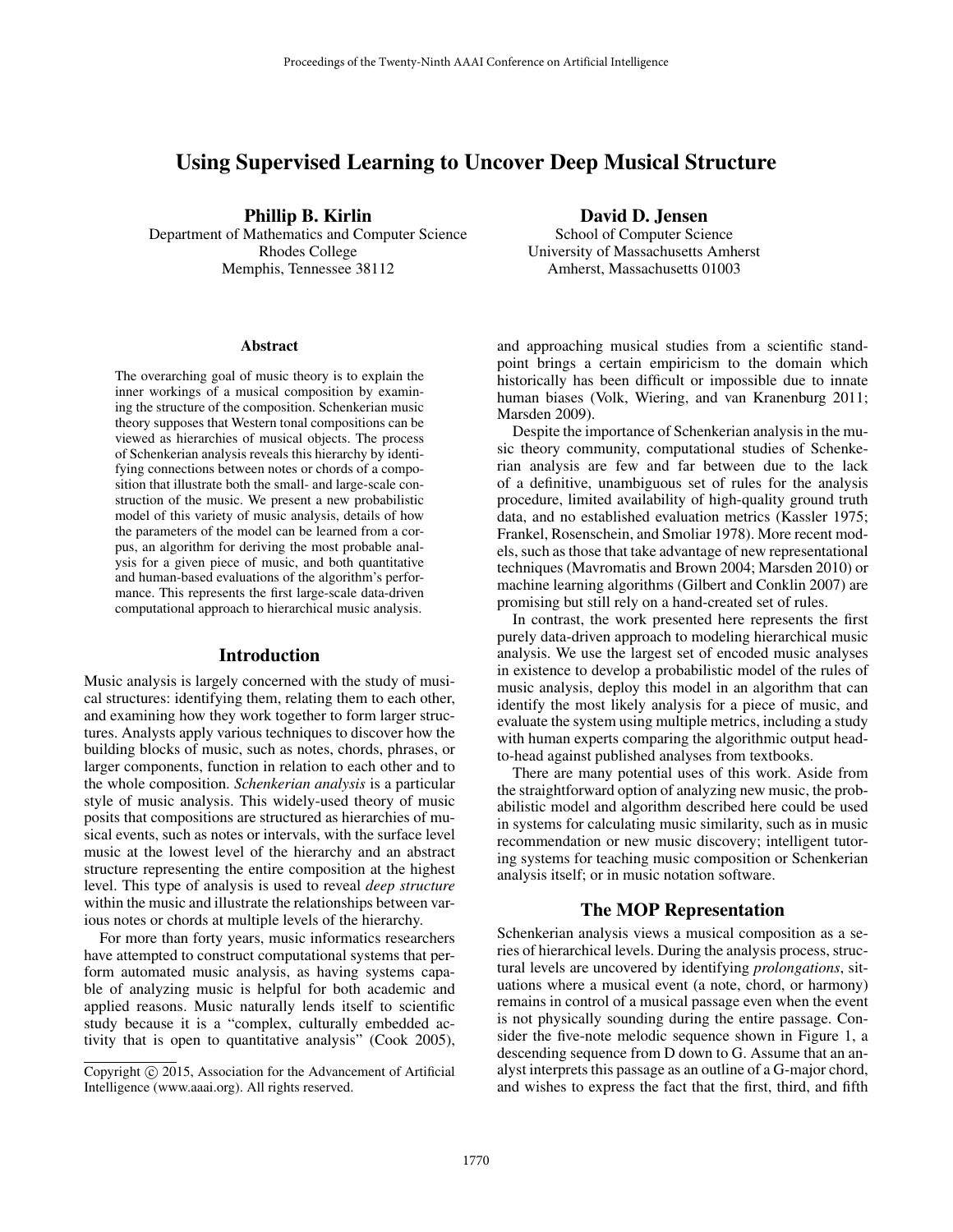notes of the sequence (D, B, and G) are more structurally important in the music than the second and fourth notes (C and A). In this situation, the analyst would interpret the C and A as *passing tones*: notes that serve to transition smoothly between the preceding and following notes by filling in the space in between. From a Schenkerian aspect, we would say that there are two prolongations at work here: the motion from the D to the B is prolonged by the note C, and the motion from the B to the G is prolonged by the note A.



Figure 1: An arpeggiation of a G-major chord with passing tones. The slurs are a Schenkerian notation used to indicate the locations of prolongations.

However, there is another level of prolongation evident in this passage. Because the two critical notes that aurally determine a G chord are the G itself and the D a fifth above, a Schenkerian would say that the entire melodic span from D to G is being prolonged by the middle note B. Therefore, the entire intervallic hierarchy can be represented by the tree structure shown in Figure 2(a), though it can be more concisely represented by the equivalent structure in Figure 2(b), known as a *maximal outerplanar graph*, henceforth known as a *MOP*.



Figure 2: The prolongational hierarchy of a G-major chord with passing tones represented as (a) a tree of melodic intervals, and (b) a MOP.

MOPs were first proposed as elegant structures for representing prolongations in a Schenkerian-style hierarchy by Yust (2006). A single MOP is used to represent a set of prolongations identified in a monophonic sequence of notes, though Yust proposed some extensions for polyphony.

Formally, a MOP is a complete triangulation of a polygon, where the vertices of the polygon are notes and the outer perimeter of the polygon consists of the melodic intervals between consecutive notes of the original music, except for the edge connecting the first note to the last, which is called the *root edge*. Each triangle in the polygon specifies a prolongation. By expressing the hierarchy in this fashion, each edge  $(x, y)$  carries the interpretation that notes x and y are "consecutive" at some level of abstraction of the music. Edges closer to the root edge express more abstract relationships than edges farther away.

## Probabilistic Model

We now propose a mathematical model of MOPs that allows estimation of the probability that a particular MOP analysis is the best one for a given piece of music.

Each triangle in a MOP triangulation has three endpoints, which we will denote by  $L, R$ , and  $C$ , corresponding to the left parent note, the right parent note, and the child note, respectively. The assignment of these labels to the notes of a triangle is unambiguous because MOPs are "oriented" by virtue of the temporal dimension: the left endpoint is always the earliest note of the three, while the right endpoint is always the latest. This corresponds exactly to our interpretation of a musical prolongation as described earlier: a prolongation always occurs among exactly three notes, where the middle (child) note prolongs the motion from the left note to the right.

We now define a probability distribution over triangles defined by their three endpoints; we call this the *conditional triangle distribution*  $P(C | L, R)$ . This distribution tells us how likely it is for a given melodic interval (from  $L$  to  $R$ ) to be prolonged by a given child note  $(C)$ . This distribution has some elegant mathematical properties that relate to the algorithms described in the next section.

We are interested in this distribution because it can be used to build a probabilistic model for an entire analysis in MOP form. Assume we are given a sequence of notes  $N = (n_1, n_2, \dots, n_L)$ . We may define the probability of a MOP analysis A as  $P(A \mid N)$ . Because a MOP analysis is defined by the set of triangles  $T_{all}$  comprising the MOP, we will define

$$
P(A | N) := P(T_{all}) = P(T_1, T_2, \dots, T_m).
$$

We will derive a method for estimating this probability by using corpus of ground-truth Schenkerian analyses. In particular, we use the SCHENKER41 data set (Kirlin 2014a), which contains 41 excerpts of music and a corresponding Schenkerian analysis for each excerpt. The corpus consists of music from the common practice period of European art music, and includes excerpts by J. S. Bach, G. F. Handel, Joseph Haydn, M. Clementi, W. A. Mozart, L. van Beethoven, F. Schubert, and F. Chopin. The analyses in the corpus are drawn from four sources: three Schenkerian analysis textbooks and one expert music theorist. There are only a handful of Schenkerian analysis textbooks; the three used in SCHENKER41 are the ones most commonly used in beginner-level courses. Historically, it has proven difficult to create corpora with ground-truth Schenkerian analyses due to the time-consuming process of collecting and encoding the analyses; at the moment, the SCHENKER41 data set is the largest digitized publicly-available data set of Schenkerian analyses.

We would like to use this corpus to train a mathematical model to estimate the probability  $P(T_1, T_2, \ldots, T_m)$ , but the curse of dimensionality prevents us from doing so. Directly using this joint probability distribution as the basis for the model would require many more ground-truth analyses than the 41 in the corpus — and almost certainly more than anyone has available — to get good estimates of the joint probabilities for every combination of triangles. Instead, as an approximation, we assume that the presence of a given type of triangle in a MOP is independent of the presence of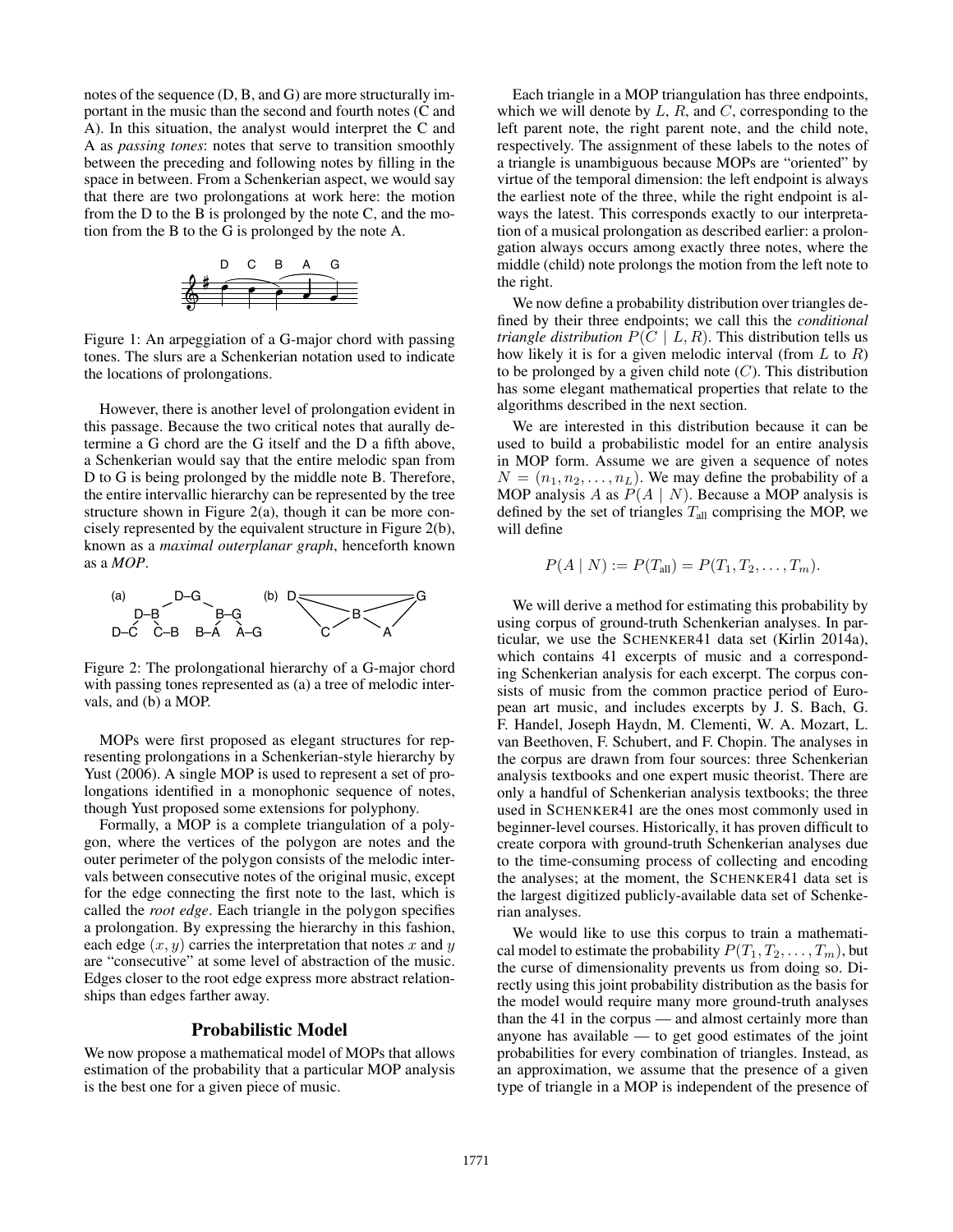all other triangles in the MOP. In other words,

$$
P(A | N) := P(T_{\text{all}}) = P(T_1, T_2, ..., T_m)
$$
  
=  $P(T_1) \cdot P(T_2) \cdots P(T_m).$  (1)

An experiment with synthetic musical data (Kirlin and Jensen 2011) demonstrates that this independence assumption largely preserves the ranking of candidate analyses by their  $P(A \mid N)$  calculations.

Given the assumption of independence, we examine methods for using the SCHENKER41 corpus to obtain estimates for the probability of an individual triangle being found in an analysis. A straightforward way to estimate these quantities is to count their frequencies in the corpus and normalize them to obtain a probability distribution. This approach is not feasible due to (a) the size of the SCHENKER41 corpus and (b) the large number of triangle categories needing to be distinguished. The latter condition arises from the wealth of musical information available in the score to guide the analysis process, such as harmonic and metrical information.

In order to create a more accurate model that can handle more features with a smaller corpus, we use random forests (Breiman 2001), an ensemble learning method. Random forests create a collection of decision trees at training time. Each decision tree is only trained on a subset of the features available. The output of the random forest is normally the mode of the output of each individual tree, but we counted the frequencies of the outputs of all the trees and normalized them into a probability distribution instead (Provost and Domingos 2003).

It is straightforward to use random forests for obtaining estimates for the probabilities comprising the conditional triangle distribution  $P(C | L, R)$ : we use features of the left and right endpoints to predict features of the child endpoint in the middle. On the other hand, it is not so straightforward to incorporate multiple features per endpoint into this model. Although we would suspect that many harmonic, melodic, and metrical features of the three endpoints play a role in the Schenkerian analysis process, asking each individual decision tree in a random forest to predict multiple features in the output leads to another curse of dimensionality situation. Therefore, we will factor the conditional model using the rules of conditional probability. Assuming the features of the child note  $C$  — the note the random forest is trying to learn a probability distribution over — are denoted  $C_1$ through  $C_n$ , we can rewrite  $P(C | L, R)$  as

$$
P(C | L, R) = P(C_1, C_2, ..., C_n | L, R)
$$
  
=  $P(C_1 | L, R) \cdot P(C_2, ..., C_n | C_1, L, R)$   
=  $P(C_1 | L, R) \cdot P(C_2, | C_1, L, R) \cdot \cdot \cdot$   
 $P(C_n | C_1, ..., C_{n-1}, L, R).$  (2)

This formulation allows us to model each feature of the note using its own separate random forest. Specifically, we train six total random forests, with each forest learning one feature of the middle note  $C$ :

- $C_6$ : The scale degree (1–7) of the note.
- $C_5$ : The harmony present in the music at the time of the note, represented as a Roman numeral I through VII.
- $C_4$ : The category of harmony present in the music at the time of the note, represented as a selection from the set *tonic* (any I chord), *dominant* (any V or VII chord), *predominant* (II, II<sup>6</sup> , or IV), *applied dominant*, or *VI chord*. (Our data set did not have any III chords.)
- $C_3$ : Whether the note is a chord tone in the harmony present at the time.
- $C_2$ : The metrical strength of the note's position as compared to the metrical strength of note L.
- $C_1$ : The metrical strength of the note's position as compared to the metrical strength of note R.

Note that the features are labeled  $C_6$  through  $C_1$ ; this ordering is used to factor the model as described in Equation 2. This ordering of the features is used because the features convey more specific musical information as one moves from from  $C_1$  to  $C_6$ , and therefore it makes sense to allow the random forests which are learning the more specific features to use extra training information from the less specific features.

We also used a variety of features for the left and right notes, L and R. These were:

- The scale degree  $(1-7)$  of the notes L and R (two features).
- The melodic interval from  $L$  to  $R$ , with intervening octaves removed.
- The melodic interval from  $L$  to  $R$ , with intervening octaves removed and intervals larger than a fourth inverted.
- The direction of the melodic interval from L to R; i.e., up or *down*.
- The harmony present in the music at the time of  $L$  or  $R$ , represented as a Roman numeral I through VII (two features).
- The category of harmony present in the music at the time of L or R, represented as a selection from the set *tonic, dominant, predominant, applied dominant,* or *VI chord* (two features).
- Whether  $L$  or  $R$  was a chord tone in the harmony present at the time (two features).
- A number indicating the beat strength of the metrical position of  $L$  or  $R$ . The downbeat of a measure is 0. For duple meters, the halfway point of the measure is 1; for triple meters, the one-third and two-thirds points are 1. This pattern continues with strength levels of 2, 3, and so on (two features).
- Whether  $L$  and  $R$  are consecutive notes in the music.
- Whether  $L$  and  $R$  are in the same measure in the music.
- Whether  $L$  and  $R$  are in consecutive measures in the music.

Random forests can be customized by controlling the number of trees in each forest, how many features are used per tree, and each tree's maximum depth. We use forests containing 1,000 trees with a maximum depth of four. We used Breiman's original idea of choosing a random selection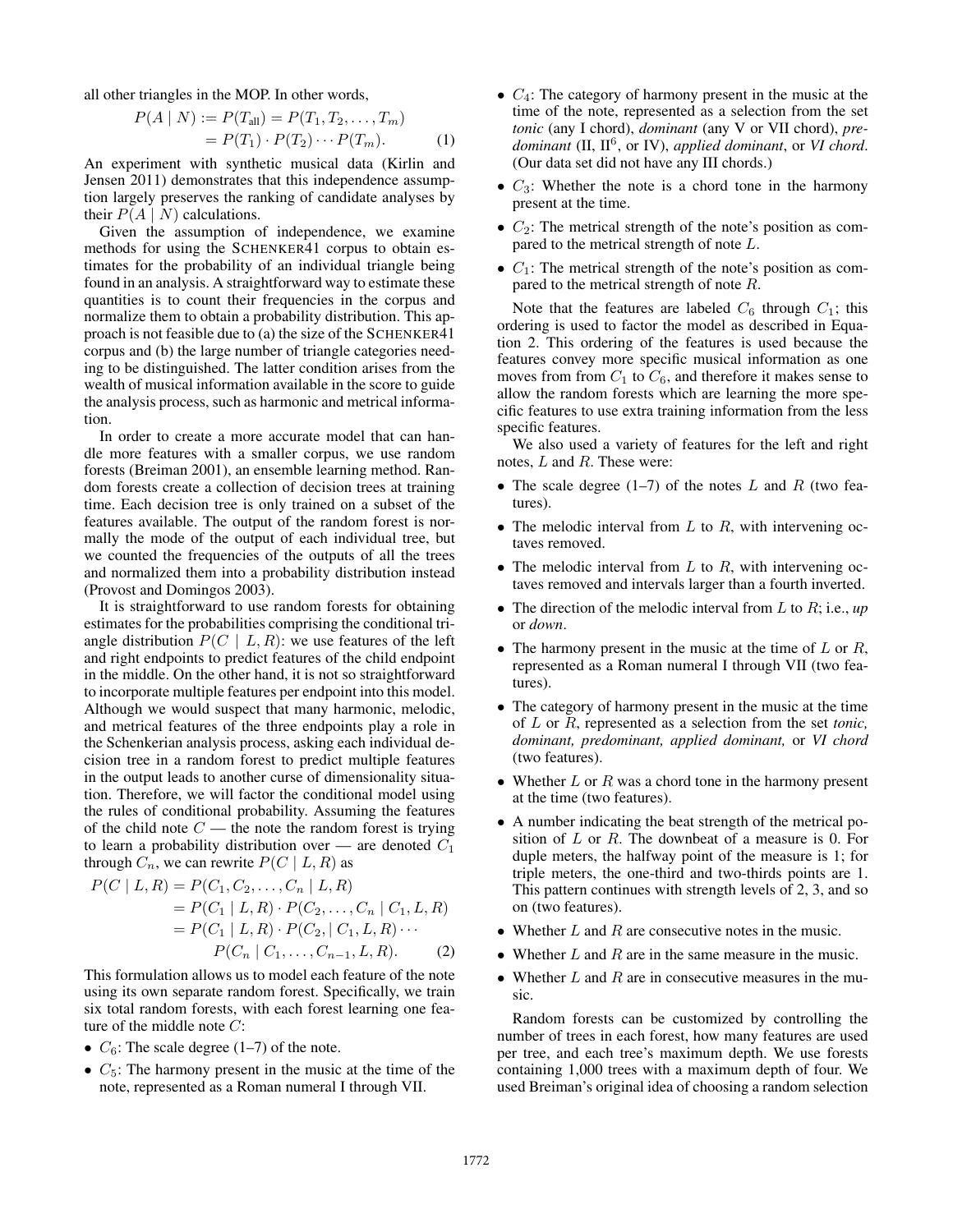of  $m = \text{int}(\log_2 M + 1)$  features to construct each individual tree in the forest, where  $M$  is the total number of features available to us. In our case,  $M = 16$ , so  $m = 5$ .

## Algorithms

We have a created an algorithm, known as PARSEMOP, that accepts a monophonic string of notes N as input and produces the most probable MOP analysis A by maximizing  $P(A \mid N)$  according to Equations 1 and 2. PARSEMOP is based on the CYK algorithm used to parse context-free grammars, adapted to both (1) take probabilities into account, and (2) permit *ranking* the parses efficiently rather than just finding the single most probable parse (Jurafsky and Martin 2009; Jiménez and Marzal 2000). PARSEMOP uses dynamic programming to optimally triangulate successively larger sections of the MOP, and runs in  $O(n^3)$  time, where  $n$  is the number of input notes.

We examined three variations of the PARSEMOP algorithm that differ in how they determine the correct analysis of the "upper levels" of the musical hierarchy. In particular, Schenkerian analyses usually incorporate one of three specific melodic patterns at the most abstract level of the musical hierarchy. Heinrich Schenker, the originator of the analysis method that bears his name, hypothesized that because of the way listeners perceive music centered around a given pitch (i.e., *tonal* music), *every* tonal composition could be viewed as an elaboration of one of the three possible patterns, and therefore should be reducible to that specific pattern. The three patterns are specific stepwise descending melodic sequences, each known as an *Urlinie*. The *Urlinie* concept is Schenker's attempt to show how seemingly very different pieces can grow out of a small set of basic melodic structures via prolongations (Pankhurst 2008). This idea has proved much more controversial than that of a structural hierarchy of notes within the music.

The first variation of the parsing algorithm, known as PARSEMOP-A, functions identically at all levels of the musical hierarchy and does not force the background structure of an analysis to conform to an *Urlinie* pattern or to any specific contour. Unsurprisingly, analyses produced by PARSE-MOP-A often fail to find an *Urlinie* even when there is one in the ground-truth interpretation of a note sequence.

In contrast, the PARSEMOP-B algorithm accepts not only a sequence of notes as input, but also information specifying exactly which notes of the input sequence should be part of the background structure (the *Urlinie* and any initial ascent or arpeggiation). The dynamic programming formulation in PARSEMOP-B forces all parses to place these notes at the highest levels of the musical hierarchy, thus insuring that the algorithm will always produce a most-probable analysis with a correct background structure. This variation of PARSEMOP is, of course, only useful in situations where this background information can be determined beforehand.

The PARSEMOP-C algorithm is a compromise between the A and B algorithms to better reflect the real-world scenario of being able to identify the contour of the correct background musical structure for a piece ahead of time but not which specific notes of the piece will become part of that structure. While the input to PARSEMOP-B is a sequence of

notes, some of which are specifically identified as belonging to the background structure, PARSEMOP-C accepts the same note sequence but along with only the *names* of the notes, in order, that belong to the background melodic structure. For example, given the sequence of notes E–F–D–C–E–D–B–C with the correct background structure underlined, PARSE-MOP-B must be informed ahead of time that the first, sixth, and eighth notes of the input must appear at the uppermost levels of the musical hierarchy. PARSEMOP-C, on the other hand, is provided only with the information that the background must contain the notes E–D–C in that order, but will not know *which* E, D, and C are the "correct" notes.

## Evaluation and Discussion

We now evaluate the quality of our probabilistic model of music analysis by studying the analyses that the PARSEMOP algorithms produce for the music in the SCHENKER41 corpus. We also evaluate the utility of providing PARSEMOP with prior information about the structure of the *Urlinie*. Specifically, we show the results of four experiments, which (a) quantitatively compare analyses produced by PARSE-MOP to corresponding analyses from textbooks, (b) show the locations within the analyses produced by PARSEMOP where the algorithm is more likely to make a mistake, (c) illustrate how the accuracy of the analyses produced by PARSEMOP changes as one moves through a list of analyses ranked by probability, and (d) use experienced music theorists to judge the analyses produced by PARSEMOP.

Due to the difficulty of finding additional musical excerpts with corresponding analyses to use as a testing data set, coupled with the small size of the corpus (41 musical excerpts), we used a leave-out-one cross-validation approach for training and testing in these experiments. Specifically, for each excerpt in the corpus, we generated a training set consisting of the music from the other 40 excerpts, trained the probabilistic model on these data, and used each PARSEMOP variant to produce a list of the top 500 analyses for the original excerpt that was left out.

Experts in Schenkerian analysis sometimes disagree on the "correct" analysis for a composition. It is therefore possible to have more than one musically-plausible hierarchical analysis of an excerpt; occasionally these analyses will differ radically in their hierarchical structures. However, due to limited data, our experiments rely on using a single analysis as ground truth.

#### Evaluation metrics

We define the *edge accuracy* of a candidate MOP as the percentage of edges in the candidate MOP that match with an edge in the equivalent reference MOP from SCHENKER41. We use this metric rather than the percentage of entire matching triangles because it is possible for two MOPs to have edges in common but no triangles in common.

Calculating the edge accuracy for a candidate MOP against a reference MOP is straightforward except for the possibility of untriangulated subregions inside the reference MOPs (candidate MOPs produced by PARSEMOP are always fully-triangulated). Humans experts sometimes leave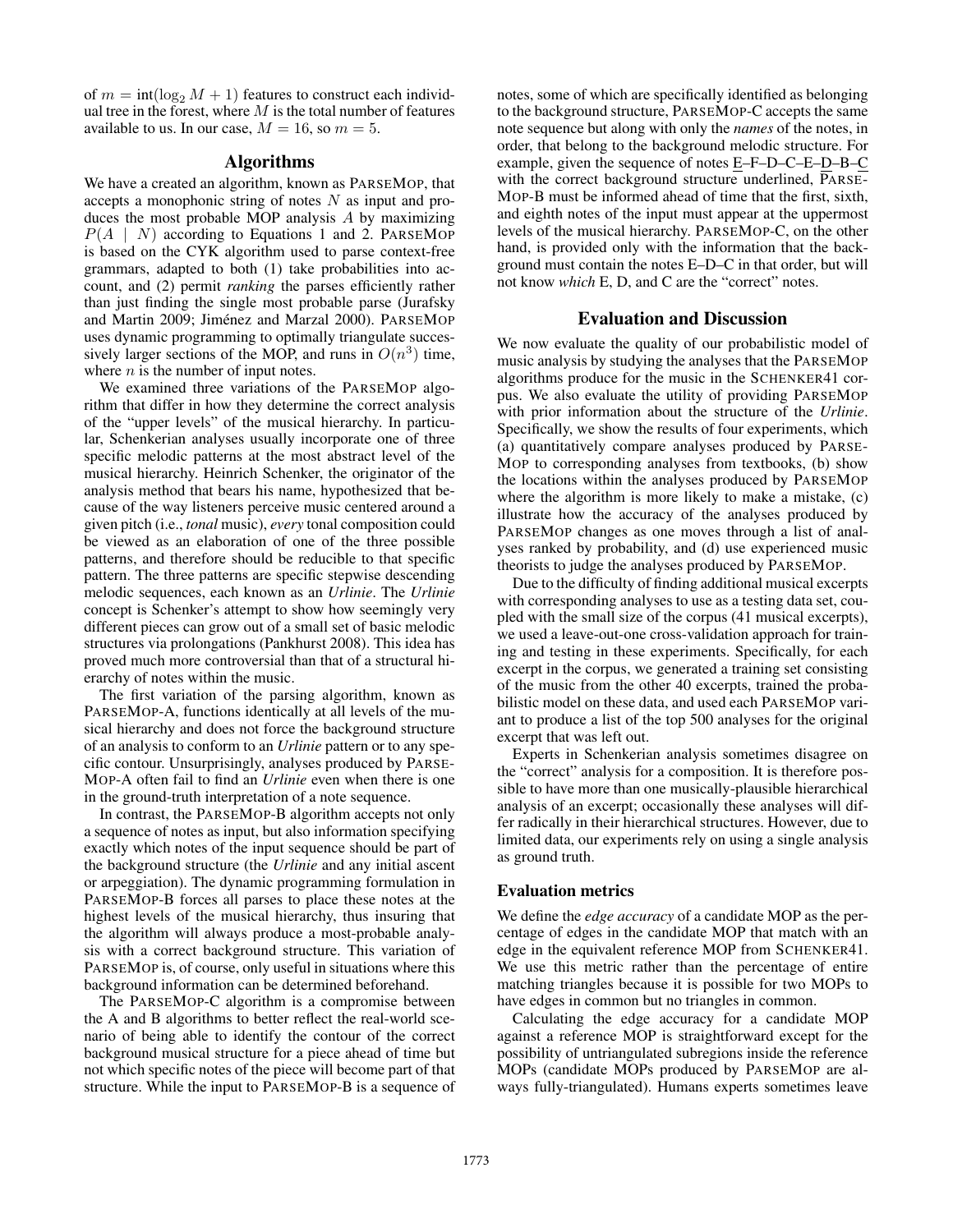out small details in an analysis when including such details would detract from the overall presentation of the musical hierarchy. Though this is common in textbooks, it results in reference MOPs in SCHENKER41 that are sometimes not fully triangulated.

To handle this situation, we modify our definition for "matching" edges as follows. A "matching" edge in a candidate MOP is an edge that either (1) matches exactly with an edge in the reference MOP, or (2) could fit in an untriangulated area of the reference MOP. In other words, edges are matches if they appear in the reference MOP or could hypothetically appear, if the reference MOP were completely triangulated.

While it may seem that compensating for untriangulated regions in this fashion could distort accuracy statistics, we take this into account by providing the edge accuracy for a randomized reference triangulation, providing a baseline level of accuracy for comparison. Furthermore, untriangulated regions account for only 183 of the 907 triangles in the corpus (about 20%). The baseline percentage of edge matches, along with the edge accuracy scores for the three PARSEMOP algorithms is shown in Figure 3. The relative accuracies, unsurprisingly, align with the amount of prior information given to PARSEMOP.

It is also instructive to examine, on a piece-by-piece basis, how much better PARSEMOP performs over the baseline algorithm. We can determine this value for a piece by normalizing the improvement over the baseline obtained by PARSE-MOP relative to the hypothetical maximum improvement. In other words, if PARSEMOP produced an analysis matching 8 out of 10 edges and the baseline algorithm matched 6 out of 10 edges, then the normalized improvement would be 50%, because PARSEMOP improved by 2 edges out of a possible 4. A histogram of these normalized percents is shown in Figure 4.



Figure 3: Edge accuracies for the three PARSEMOP algorithms and the baseline randomized algorithm.

## Error locations

In addition to studying what kinds of errors PARSEMOP makes, it is worthwhile to identify where the errors are being made. In other words, we would like to know if PARSEMOP is making more mistakes at the surface level of the music or at the more abstract levels. We can quantify the notion of "level" by numbering the interior edges of a candidate MOP produced by PARSEMOP with increasing integers starting from zero, with zero corresponding to the most abstract interior edge. Perimeter edges are not assigned a level because they are always present in any MOP and therefore cannot

be in error. These assigned integers correspond to the standard idea of vertex depth in a tree, and therefore can be regarded as *edge depths*. We will normalize these edge depths by dividing each integer by the maximum edge depth within the MOP, giving an error location always between 0 and 1, with 0 corresponding to the most abstract edges, and 1 corresponding to those closest to the musical surface.



Figure 4: Histogram tallying, for each piece, the normalized percent improvement over the baseline algorithm.

Figure 5 shows the probability for the three PARSEMOP variants to include an incorrect edge at different normalized error depths. Unsurprisingly, the probability of making an error at the most abstract level corresponds exactly to how much extra information the PARSEMOP variant is given about the contour of the main melody of the musical excerpt in question: PARSEMOP-B has the lowest probability for an error at depths between 0.0 and 0.2 (the highest levels of the hierarchy), while PARSEMOP-A has the largest.

## Maximum accuracy as a function of rank

So far we only have examined the accuracy of the top-ranked analysis produced by the PARSEMOP algorithms for each musical excerpt. However, it is instructive to examine the accuracies of the lower-ranked analyses as well, in order to investigate how accuracy relates to the ranking of the analyses. In particular, we are interested in studying the maximum accuracy obtained among the analyses at ranks 1 through  $n$ , where  $n$  is allowed to vary between 1 and 500. We would hope that analyses that are judged as being accurate are not buried far down in the rankings, especially when the topranked analysis is not perfectly accurate.

Figure 6 illustrates how the maximum accuracy changes for each musical excerpt as one moves through the ranked list. The relative quality of the results for the three PARSE-MOP variants reflects the amount of *a priori* information provided to each variant. A few oddities in the graphs are worth mentioning. A single musical excerpt appears to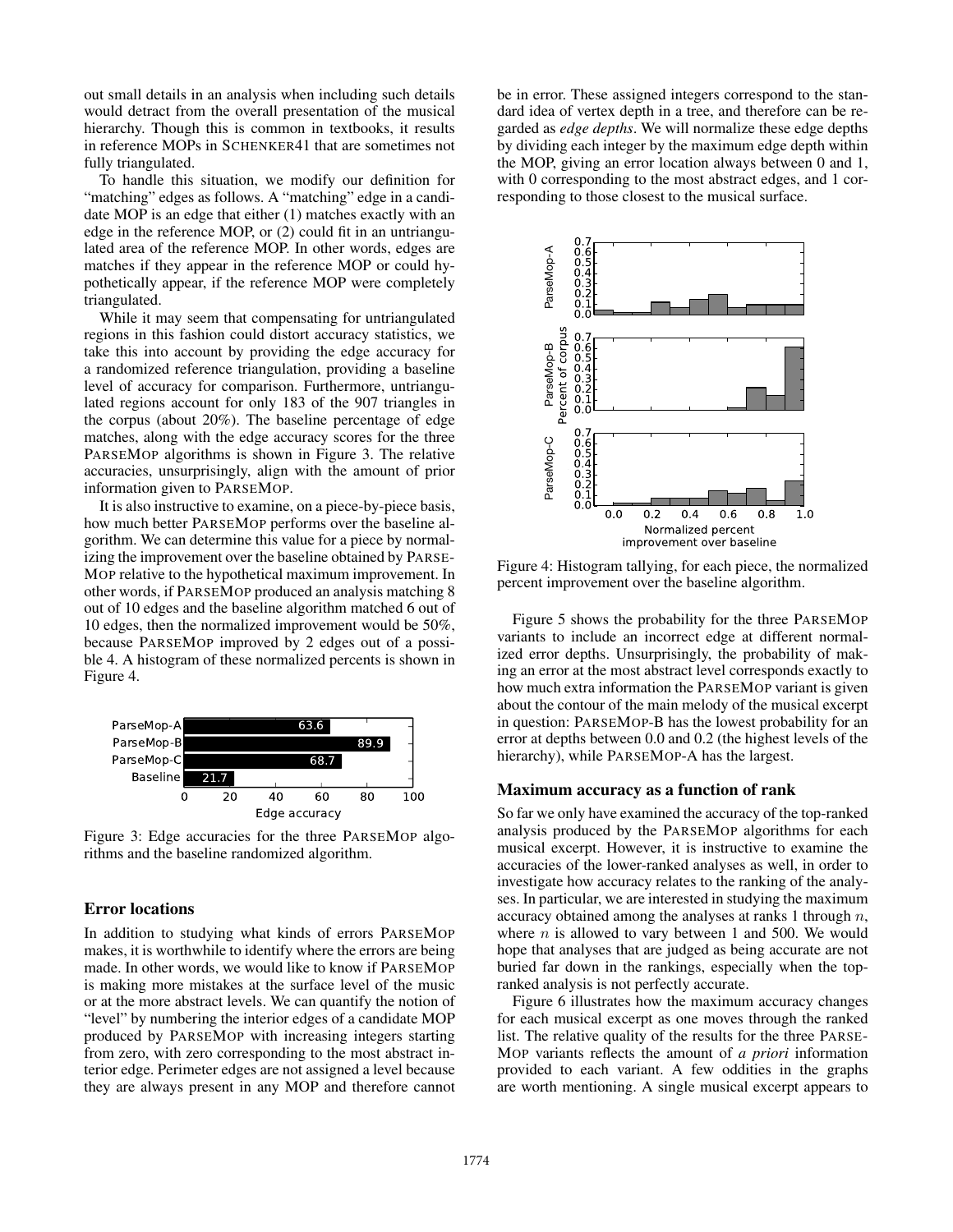

Figure 5: Histogram showing the locations of errors for the three PARSEMOP variants over all excerpts in the corpus.

present problems for PARSEMOP-A; it can be seen as the single line in the PARSEMOP-A graph that is clearly isolated below the other lines. This piece is a Mozart minuet that is particularly difficult to analyze due to repeated notes in the input and the pitches of the *Urlinie* being hidden in an inner voice. Interestingly, the isolated lowest line in the PARSEMOP-C graph corresponds to a different Mozart excerpt: this one is complicated to analyze due to its highly figurated texture and the notes of the *Urlinie* being often located on metrically weak beats, a rather uncommon situation that PARSEMOP likely learns to avoid identifying.

#### Human-based evaluation

While it is useful to examine mathematical accuracy metrics, there is no substitute for having human evaluations of the PARSEMOP analyses. In particular, having experienced music theorists evaluate the analyses is indispensable because humans can make both qualitative and quantitative judgements that the accuracy metrics cannot.

We recruited three expert music theorists to assist with an experiment in which each expert graded pairs of analyses. The order of the musical excerpts in the corpus was randomized and for each excerpt, the graders were provided with the music notation of the excerpt itself, along with the corresponding PARSEMOP-C analysis and the textbook analysis. The graders were not given any information on the sources of the analyses; in particular, they did not know that the two analyses within each pair came from very different places. Furthermore, the order in which the two analyses of each pair were presented on the page was randomized so that sometimes the PARSEMOP analysis was presented first and sometimes second. Both analyses were displayed using a pseudo-Schenkerian notation scheme that uses slurs to illustrate prolongations and beams to show the notes of the main melody and other hierarchically-important notes. It is important to note that the textbook analyses were also presented using this notation style; this was done because the output of the algorithm which translates MOPs to pseudo-Schenkerian notation does not yet rival the true Schenkerian analytic notation used by humans, and so reproducing the textbook analyses verbatim would be too revealing to the graders.

The graders were instructed to evaluate each analysis in the way they would evaluate "a student homework submission." Each grader was asked to assign a letter grade to each analysis from the set A, A-, B+, B, B-, C+, C, C-, D+, D, D-, F, according to a grading scheme of their own choos-



Figure 7: Average grades assigned by each grader to the textbook and PARSEMOP analyses.

ing. The goal of this experiment was to determine how much the PARSEMOP-C analyses differ in quality from their textbook counterparts. Figure 7 illustrates how, on average, the graders judged analyses when the A–F grades are converted to a standard 4.0 grading scale  $(A = 4, B = 3, C = 2, A)$  $D = 1$ ,  $F = 0$ . A "plus" adds an additional 0.3 points and a "minus" subtracts 0.3 points). The average differences (the amount the textbook analyses are preferred over the PARSE-MOP analyses) indicate that the graders preferred the textbook analyses by somewhere between half a letter grade and a full letter grade. This relationship is also illustrated in Figure 8, which directly compares the grade of each PARSE-MOP analysis with the grade of the corresponding textbook analysis.

Additional details of the evaluation procedures and further discussion of the results are available in Kirlin (2014b).



Figure 8: This graph plots grades (jitter added) for each PARSEMOP-C and textbook analysis pair. Different shapes correspond to different graders.